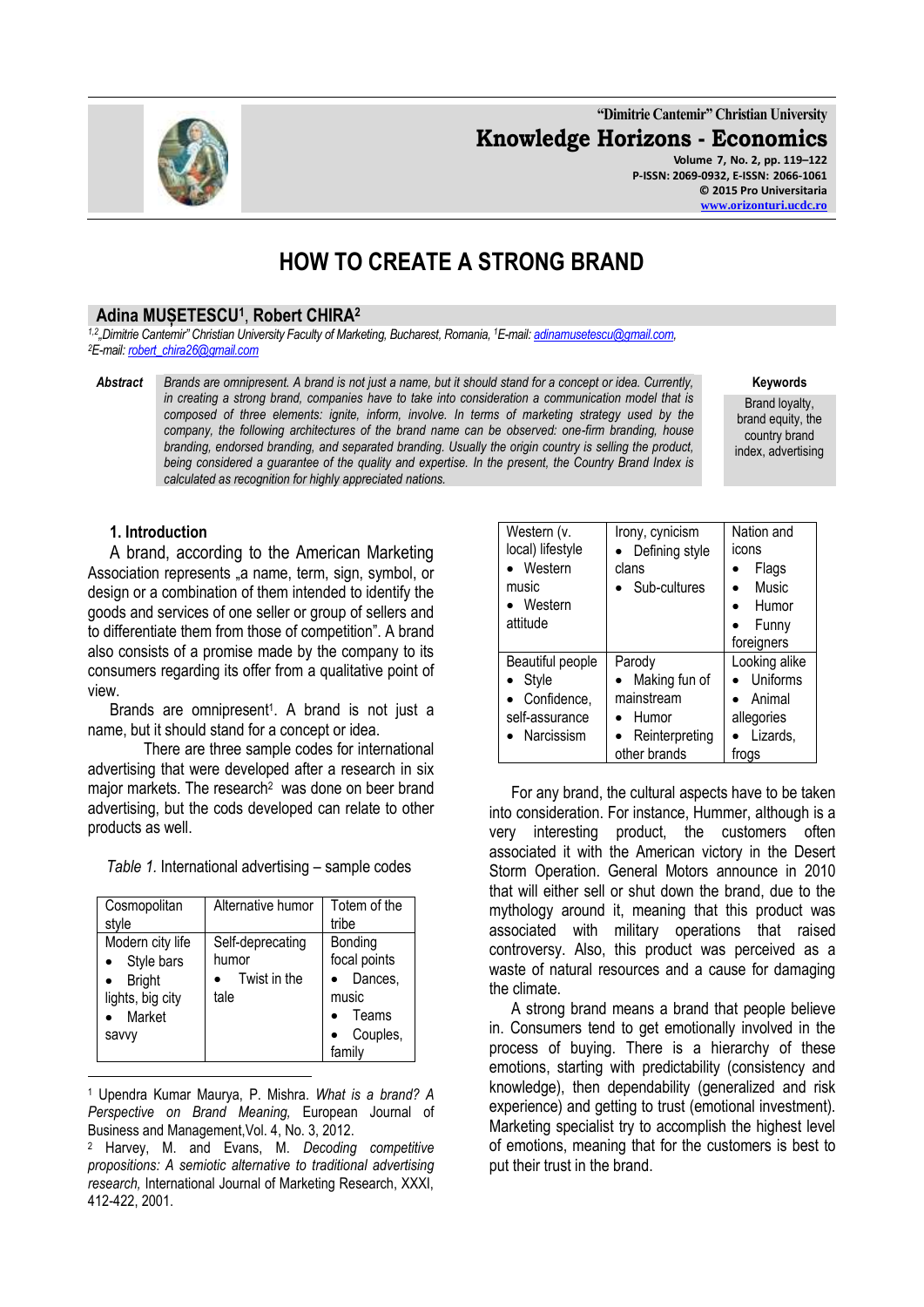Currently, in creating a strong brand, companies have to take into consideration a communication model that is composed of three elements<sup>3</sup>: ignite, inform, involve. Ignite stands for getting out the idea and encouraging people to embrace it (for instance releasing a TV spot), inform means raising awareness and debates (a specialist can provoke discussions among customers) and involve encourage people to be a part of happy customers and let their opinions be known (creating for instance a site where customers can upload reviews).

People are not just standing by any more and reading messages that the company is serving them with. Now they are encouraged to really participate in debates, in purchasing process and to give feed-back to the company.

Advertising campaigns have to be bold and innovative in order to conquer the consumer's hearts and minds.

#### **2. Building brand loyalty**

Brand loyalty represents<sup>4</sup> an honest commitment of the consumer to further purchase the respective product, despite the marketing effort of the competitors, in order to change this consumption behavior.

Brand associations consist in<sup>5</sup> "anything that is associated in memory with a certain brand".

The essence of a brand strategy consists in the consequence in maintain the quality of the product, reason for linking the product strategy with the branding strategy.

As Philip Kotler remarks<sup>6</sup>, the brand name arises wishes, desires, emotions and certain behaviors.

The companies that are developing a certain brand name for their product are, metaphorically speaking, becoming its prisoners, because they cannot change it.

For instance the attempt of the Coca-Cola company to alter in 1985 the composition of its main product (and launched it under the unofficial name New Coke), was qualified by the analyst majority as a failure. The company's decision was taken as a result of market studies that concluded that most of the consumers would want a sweeter formula. However the company did not anticipate the unfavorable reaction from the loyal consumers that have succeed through numerous

<u>.</u>

actions to cancel the company's decision and to change back the product according to the original formula.

Another example that change is not always something good is the Kinder chocolate egg that after a few years of changes in the interior composition had come back to the original one.

A powerful brand name is determining probably a repeated decision to purchase the respective product.

The main factors that are determining the consumer's loyalty over a certain brand name<sup>7</sup>:

 $\psi$  the brand name is a guarantee for a highly qualitative product (70%);

 $\psi$  the brand name is a guarantee for consistent performances (61%);the brand name is familiar (33%);

 $\psi$  the brand name is offering a good value/price report (26%);

 $\&$  The brand name is suited with the customer's personality (26%);

#### **3. Consumers benefits due to the brand name**

The brand equity represents the supplementary utility or added value offered to a product by its brand name. This brand equity can be established by diminishing the total utility (achieved by the customer due to utilizing the product) with the physical attributes<sup>8</sup>.

The main benefits<sup>9</sup> for a company with a strong brand name consist in:

- $\&$  consumers lovalty:
- $\upphi$  the ability to attract new clients;
- $\psi$  the possibility of perceiving a premium price;

 $\uparrow$  the ability to enter into new markets by extending their brand name;

 $\%$  The ability to block the entrance on the market for new competitors and others.

Branding means all activities developed by a company that have as the main goal increasing the value of the brand.

#### **4. Brands classification**

In terms of marketing strategy used by the company, the following architectures of the brand name can be observed<sup>10</sup>:

*1) One-firm branding:*

<u>.</u>

<sup>3</sup> Rosenbaum-Elliott, Richard, Lerry Percy and Simon Pervan *Strategic Brand Management*, Oxford University Press, 2nd edition, 2011.

<sup>4</sup> Oliver, R. *Satisfaction: A Behavioral Perspective on Consumers*, McGraw Hill, New York, 1997;

<sup>5</sup> Aaker, D. *Managing Brand Equity*, Free Press, New York, 1991;

<sup>6</sup> Kotler, Ph. *Country as brand, product, and beyond: A place marketing and brand management perspective,* Journal of Brand Management, 9, 4/5, April 2002;

<sup>7</sup> Davis, S. *Brand Asset Management: Driving Profitable Growth Through Your Brands,* Jossey Bass, San Francisco, 2000;

<sup>8</sup> Yahoo, B., Naveen, D. şi Sungho L. An Examination of Selected Marketing Mix Elements and Brand Equity*, Journal of Academy of Management Science*, Spring 2000, 28, 2;

<sup>9</sup> Kjell, G., Heim L. și Rune L. Exploring the impact of product category risk and consumer knowledge in brand extensions, *Journal of Brand Management*, 9, 6, July 2002;

<sup>10</sup> Muhlbacher, H., Leihs, H. şi Lee D. *International Marketing: A Global Perspective*. 3rd Edition, Thomson Learning, 2006;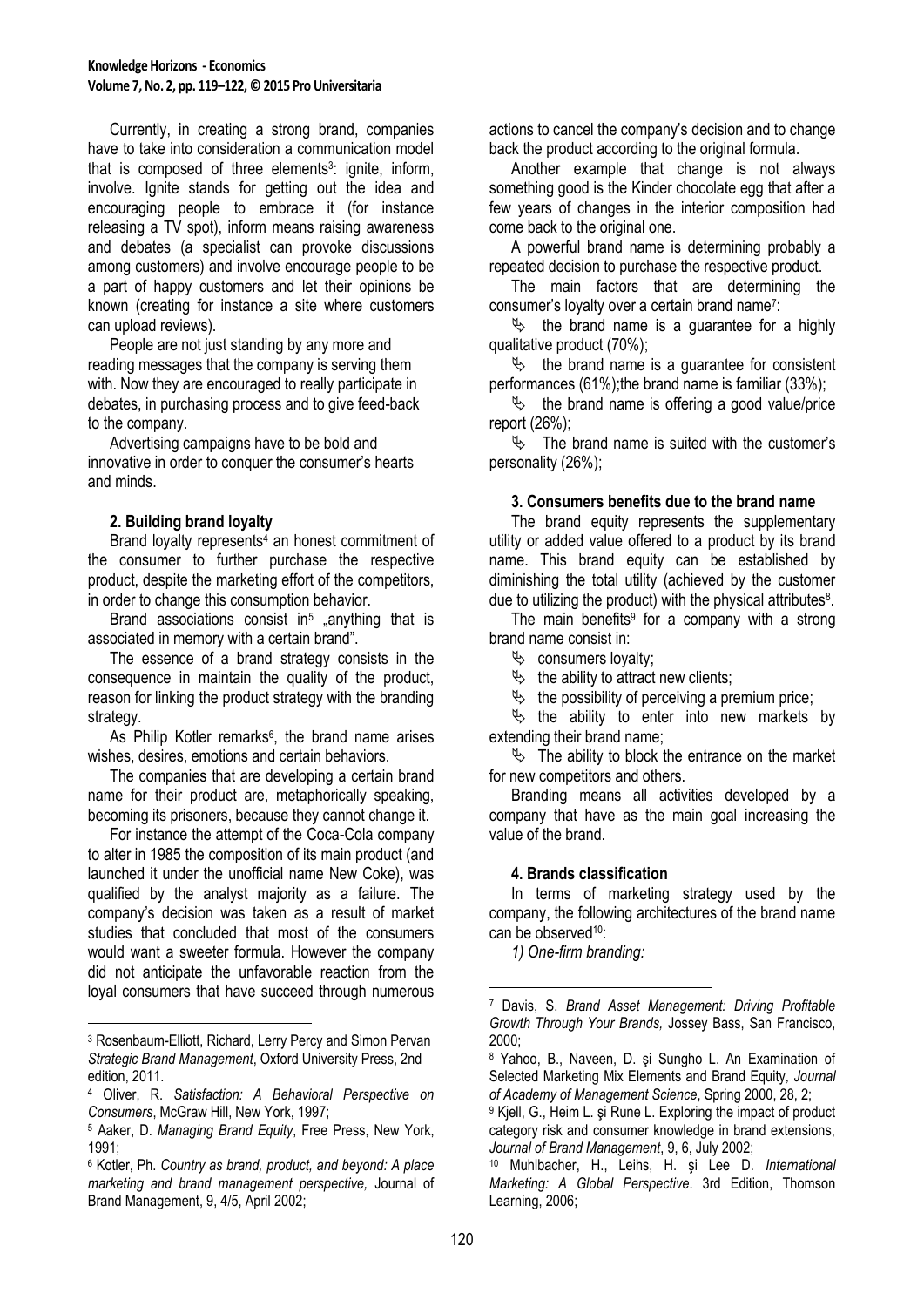One-firm branding consists in the company's strategy to use its name as a brand for all the commercialized product scales. There are no different names that are specific to some of the company's products. Relevant examples are: Sony, Nike, Samsung and others. This strategy involves spending less on advertising new products, because there are launched on the market with the traditional brand.

#### *2) House branding*

The house branding represents the strategy of using, besides the companies brand name, also the one-firm branding that is specific to some products realized by the company. This strategies purpose is to differentiate the products of the same company. The automobile industry is largely using this strategy. For example, the Volkswagen Company had in his portfolio the Polo, Golf, Jetta, Passat, Touareg and other brands.

# *3) Endorsed branding*

The endorsed branding is the strategy of promoting mostly the brand name of the product, but also to adjoin the companies name in order to familiarize the consumers with the new products name. It is used especially by the companies with wide products portfolio, that are entering in new markets that they are not very well known. For example, in the Daimler Chrisler case, the company was well known for the luxury big cars, but when it become involved in producing small cars, such as the Smart brand, it used the name Smart - a brand of DaimlerChrysler. Also, in the air transport industry, an example might be Lufthansa, that is a member of a strategic alliance and it is using the brand  $\sqrt{ }$ . Lufthansa – a member of Star Alliance"11;

# *4) The separate brand*

The separate brand consists in the strategy to commercialize products under its own brand, because they are already worldwide recognizes. As an example, the products of Procter & Gamble are very well known by the consumers, such as Nivea, Dove, Pampers and others.

# **5. The role of the origin country in the branding strategy**

In some cases, the origin country is selling the product, being considered a guarantee of the quality and expertise.

The countries brand name can be described as an umbrella identity that is incorporating and offering a

1

meaning to brands orientated to specific objectives, such as promotion of direct foreign investment, tourism, exports and even has political influence<sup>12</sup>.

Some countries have proven excellence in certain industries. Some relevant examples are auto industry in Germany, high quality watches in Switzerland, electronic industry in Japan, wines in France, cheese industry in Denmark, coffee in Columbia and others. The consumers are convinced to by a product only on the associations between the product and countries that is well known for that particular industry.

The tree most expensive brands in the world (for the year 2010) are<sup>13</sup>: Tiffany, Rolls Royce and Rolex.

A global brand name presents a large number of advantages14:

 $\psi$  reducing costs with developing new products;

 $\&$  a bigger negotiation power with their business partners;

 $\&$  scale economies regarding advertising campaigns;

 $\psi$  the use of former products know-how and others.

# **6. The Country Brand Index**

Future Brand is a company of more than 600 employees from all over the world that has developed an index named the Country Brand Index, calculated based on people's perceptions on different nations worldwide. For 2012 – 2013 is the result of the opinion of 3.600 frequent travelers (for business or pleasure) concerning the value system (political freedom, environmental Friendliness, stable legal environment, freedom of speech), quality of life (education system, healthcare system, standard of living, safety, job opportunity, most likely to live in), good for business (investment climate, advanced technology, regulatory environment, skilled workforce), heritage and culture (history, art and culture, authenticity, natural beauty), tourism (value for money, attractions, resort and lodging options, food). In 2013 – 2014 there were 2530 respondents familiar with all countries and very interested in traveling.

*Table 2.* Hierarchy for Country Brand Index 2013 – 2014

| Japan       |
|-------------|
| Switzerland |
| Germany     |
| Sweden      |

<sup>12</sup> Dzenovska, D. *Remarking the nation of Latvia: Anthropological perspectives on nation branding*, Place Branding, Vol. 1, 2, 2005;

<sup>13</sup> http://www.productusp.com/the-3-most-expensive-brandsof-the-world.html

<sup>14</sup> Barron, J., Hollinshead, J. Brand globally, market locally, *Journal of Business Strategy*, 25, 1, 2005;

<u>.</u>

<sup>11</sup> konzern.lufthansa.com/en/alliances/star-

alliance/members.html